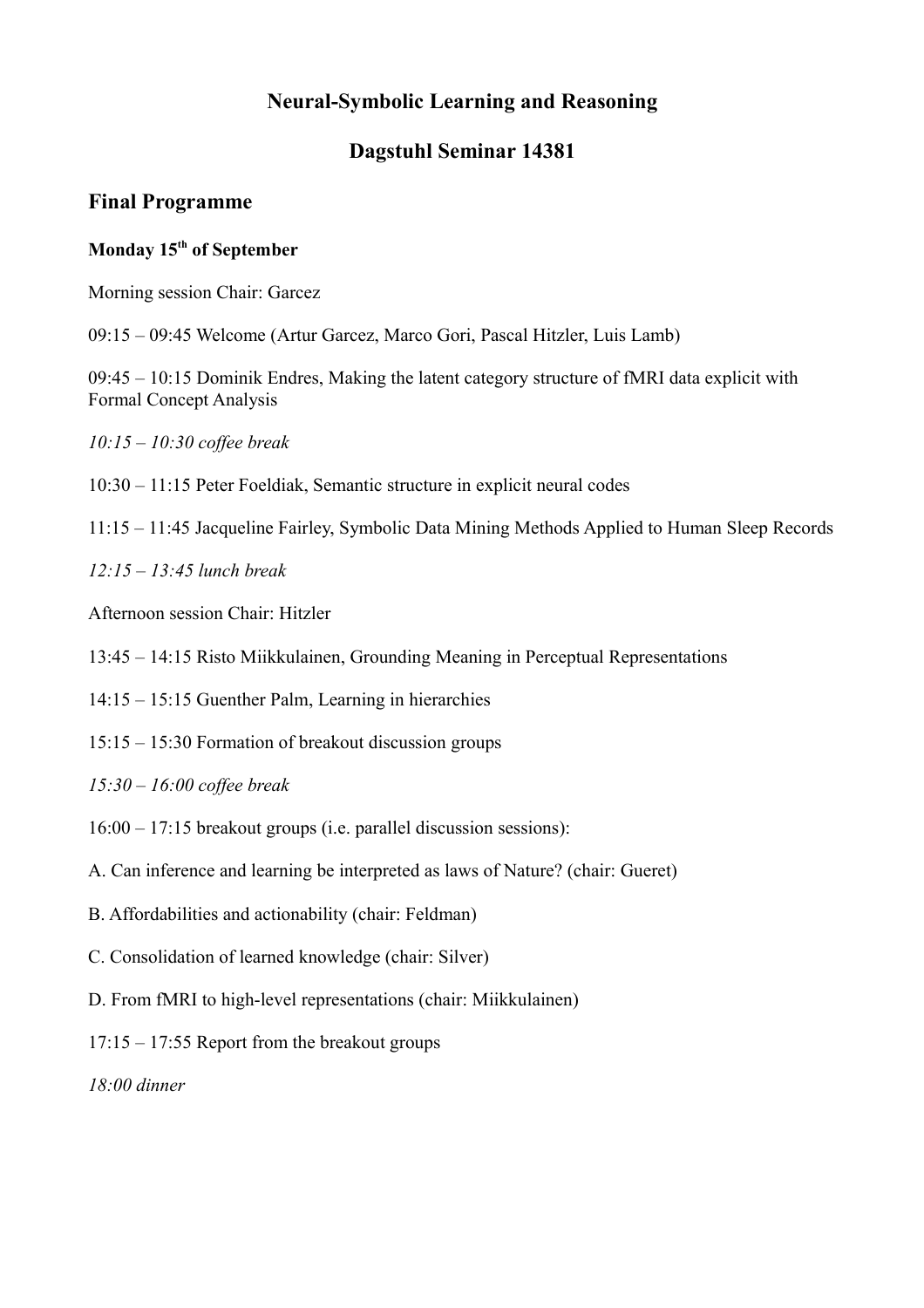## **Dagstuhl Seminar 14381**

#### **Tuesday 16th of September**

Morning session Chair: Lamb

- 09:00 09:30 Jerry Feldman, Natural Language Understanding
- 09:30 10:00 Tsvi Achler, Symbolic Neural Networks for Cognitive Capacities
- 10:00 10:30 Jerry Feldman, Binding Problem

*10:30 – 10:45 coffee break*

10:45 – 11:15 Daniel Silver, Lifelong Machine Learning and Reasoning

11:15 – 11:45 Leo de Penning, Dreaming and Consciousness in Deep Neural-Symbolic Cognitive Agents

*12:15 – 13:45 lunch break*

Afternoon session Chair: Hitzler

13:45 – 14:15 Vivien Mast, Concepts, Goals, and Communication

14:15 – 14:45 Gadi Pinkas, Boltzmann Machines, Binding Problem, Learning Constraints

14:45 – 15:15 Natalia Díaz Rodríguez, Human activity modelling and recognition with fuzzy ontologies

- 15:15 15:30 Formation of breakout discussion groups
- *15:30 16:00 coffee break*

16:00 – 17:15 breakout groups:

- A. Ontology learning (chair: Hitzler)
- B. What is symbolic, what is sub-symbolic? (chair: Achler)
- C. Binding problem (chair: Pinkas)
- 17:15 17:55 Report from the breakout groups

*18:00 dinner*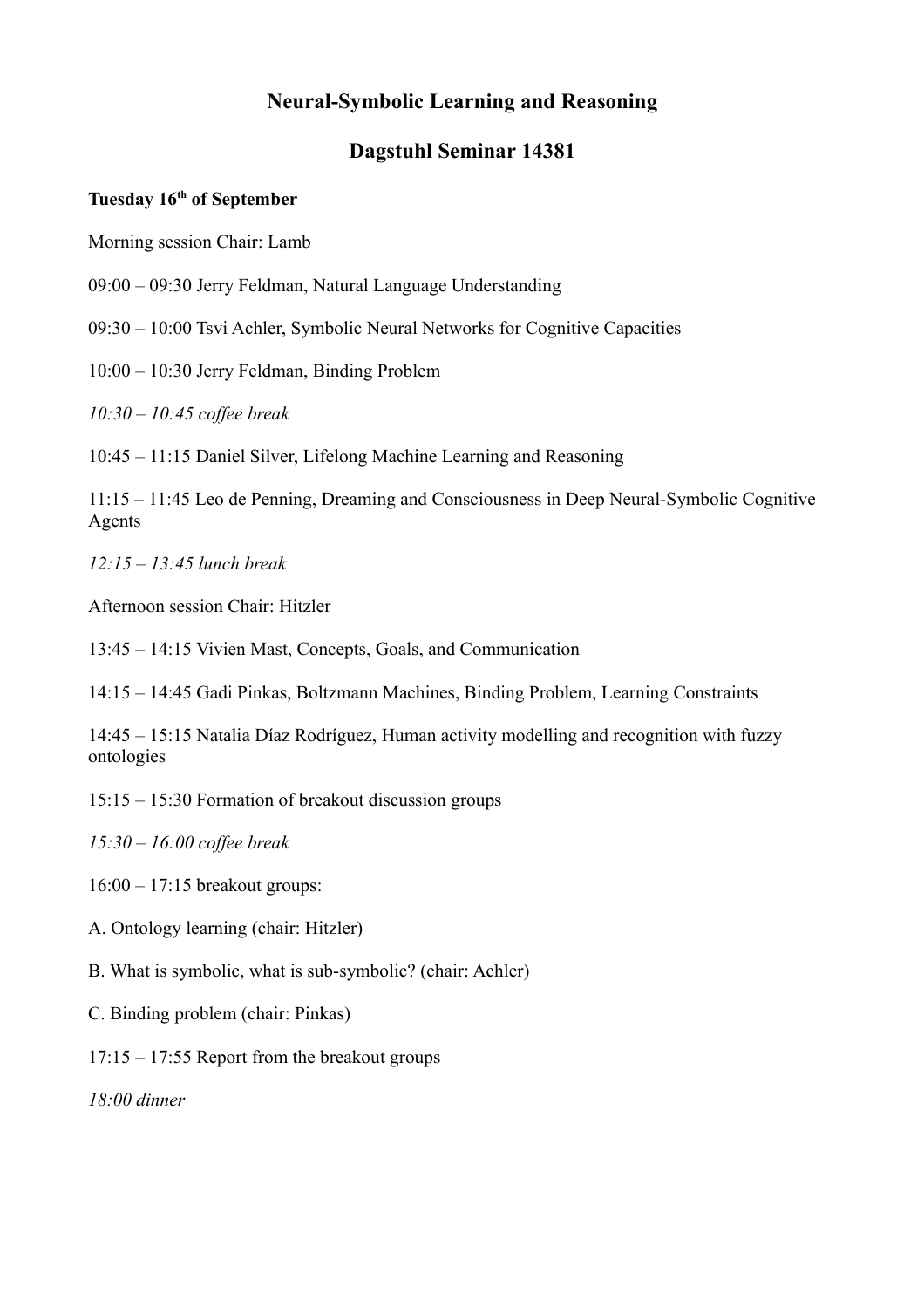### **Dagstuhl Seminar 14381**

#### **Wednesday 17th of September**

Morning session Chair: Lamb

09:00 – 9:30 Alan Perotti, Neural-Symbolic Runtime Verification

9:30 – 10:00 Bernd Neumann, Learning Compositional Robot Activities from Examples

10:00 – 10:30 Artur Garcez, Neural-Symbolic Systems, Deep Logic Networks and Applications

*10:30 – 10:45 coffee break*

10:45 – 11:15 Christophe Gueret, Evolutionary and Swarm computing for the Semantic Web

11:15 – 11:45 Andrey Mokhov, Mining Graphs from Event Logs

11:45 – 12:00 Joshua Welch, Decoding the Symbols of Life: Motivating Problems from Computational Genomics

*12:15 – 13:45 lunch break*

*Afternoon recreation*: trip to TRIER

*18:00 Barbecue (Neural-Symbolic Computing meets Control Theory meets Software Engineering)*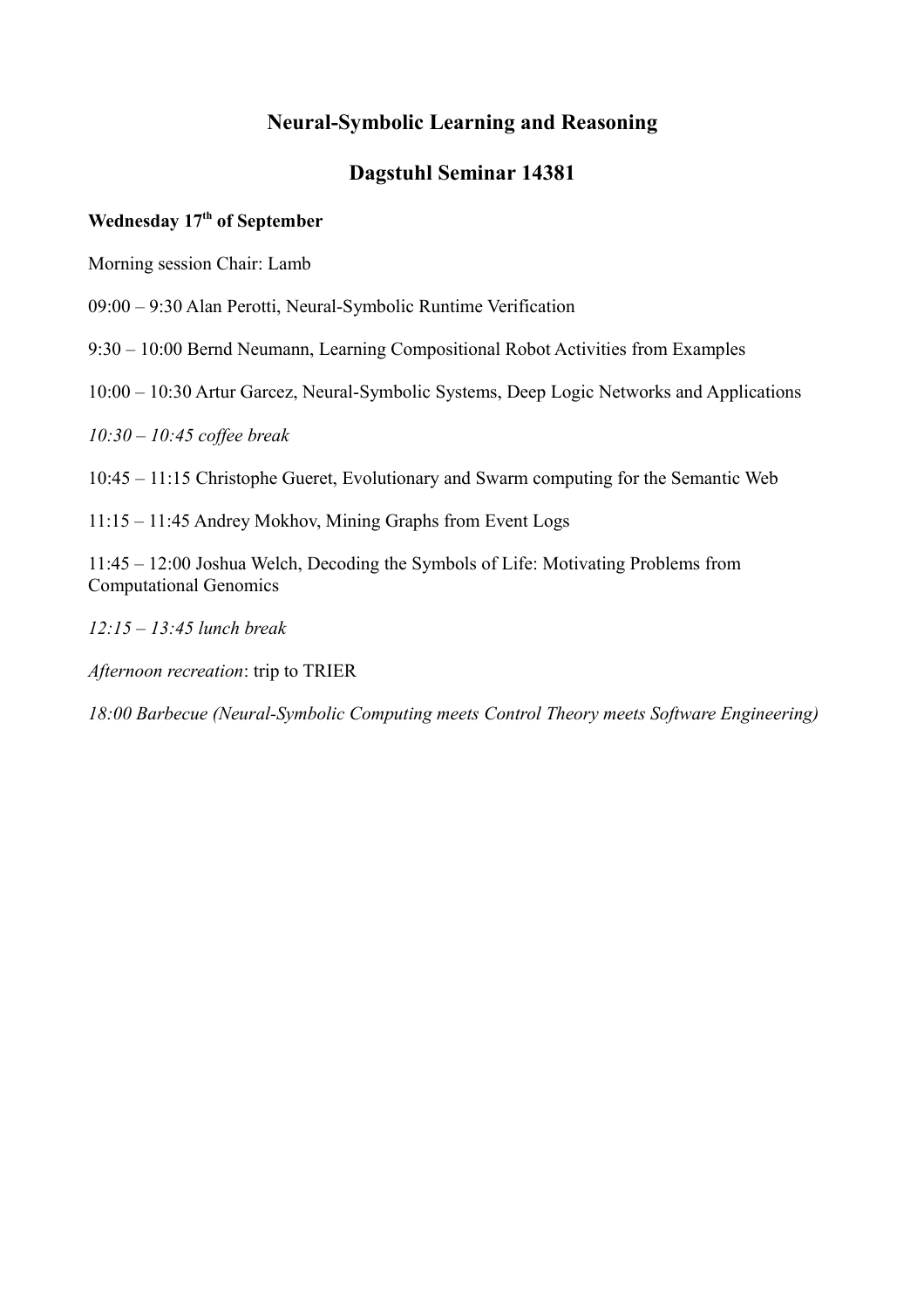# **Neural-Symbolic Learning and Reasoning Dagstuhl Seminar 14381**

#### **Thursday 18th of September** (Morning session Chair: Garcez)

09:00 – 09:30 Pascal Hitzler, Combining Learning and Reasoning for Big Data

09:30 – 10:00 Subramanian Ramamoorthy, Abstracting low-level policies towards symbols for higher level reasoning in dynamic environments

10:00 – 10:30 Dragos Margineantu, Interactive Intelligent Systems: Scaling Learning with the Expert in the Loop

*10:30 – 10:45 coffee break*

10:45 – 11:15 Francesca Lisi, On Concept Learning as Constructive Reasoning

11:15 – 11:45 Claudia d'Amatto, On extracting rules for: enriching ontological knowledge bases, complementing heterogeneous sources of information, empowering the reasoning process

11:45 – 12:00 Luciano Serafini, Ontology-based Image Recognition

*12:15 – 13:45 lunch break* (Afternoon session Chair: Margineantu)

13:45 – 14:15 Luc de Raedt, Advances on Probabilistic Logic Programming

14:15 – 14:45 Manoel Franca, Fast Relational Learning using Neural Nets

14:45 – 15:15 Steffen Hoelldobler, Human reasoning of episodes in connectionist networks

15:15 – 15:30 formation of breakout discussion groups

*15:30 – 16:00 coffee break*

16:00 – 17:15 breakout groups:

A. Reasoning about Uncertainty: Probabilities or Belief Revision, Deep Networks or Nonmonotonic Logic (chair: Lamb)

B. Is the Visual System Provably Feedforward? (chair: Tsvi)

C. Consolidation of Learned Knowledge: Closing the gap in the learning-reasoning pipeline (chair: Silver)

D. Demo & Implementation Fest (chair: de Penning)

17:15 – 17:55 Report from the breakout groups

*18:00 dinner*